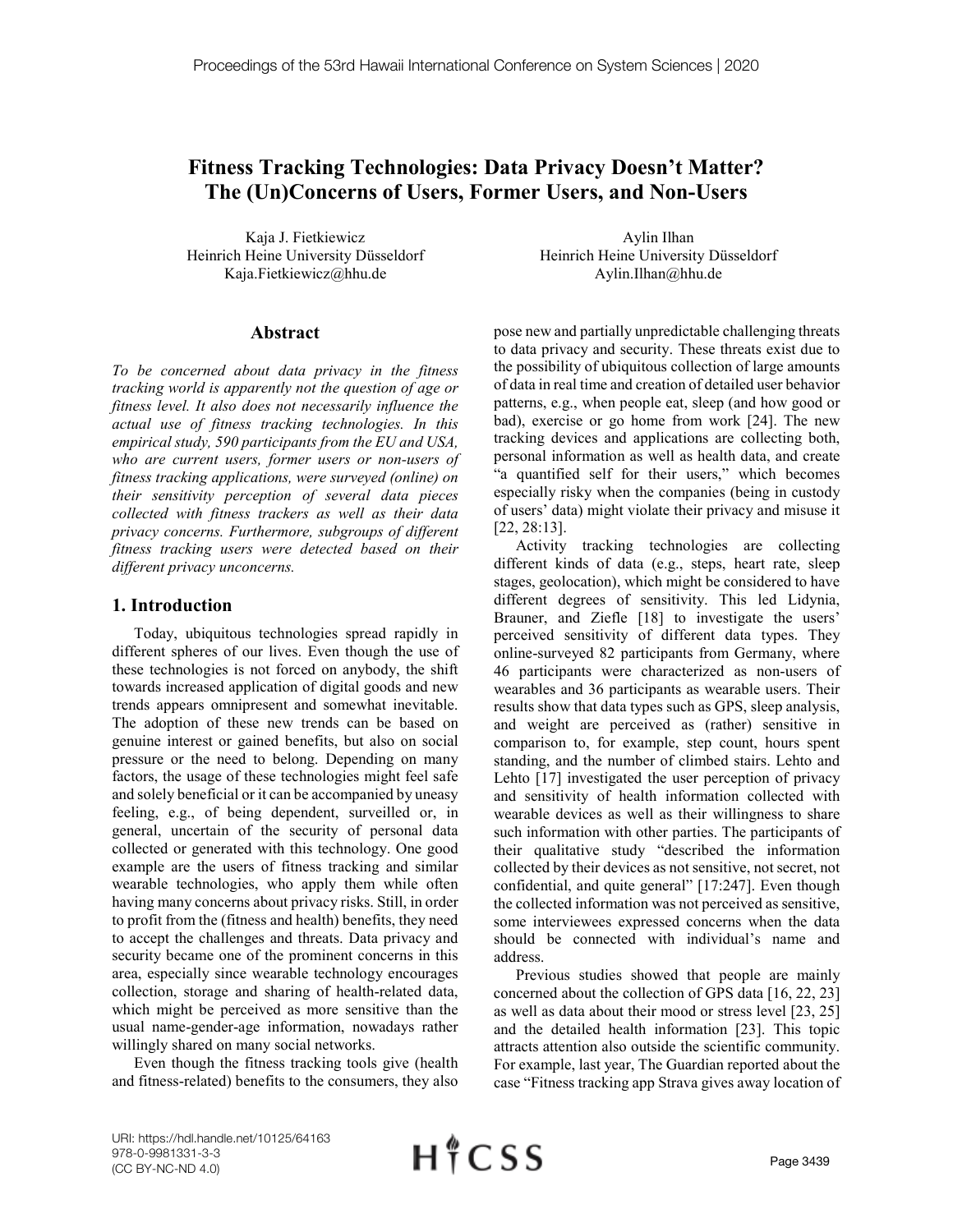secret US army bases" [15]. Even though this breach was not concerning data collected by daily users or runners, it again showed the sensitivity of information pieces obtained through different fitness applications and which potential risks might be lurking [15]. Although people seem to agree on sensitivity of location or detailed health data, the users of fitness trackers do not express one specific privacy concern about data collection on their device, as it appears to change depending on various factors [11, 16, 22, 30]. Lower concerns or even unconcerns can be explained by the lacking awareness of how users' privacy can be compromised due to collection of "granular data about users over a long time" [30:230].

In order to identify how do former and current user as well as non-users of fitness tracking applications perceive sensitivity of several data types collected by this technology, we formulate the first research question (**RQ1)**: What is the perceived sensitivity of different data types by current users, former users, and non-users of the fitness tracking applications?

Not without reason, many users of tracking apps have concerns about privacy protection [20], third party access to data [7], as well as access to personal information by apps [4]. Still, even when users understand and care about potential data privacy risks, "they feel that once information is shared, it is ultimately out of their control. They attribute this to the opaque practices of institutions, the technological affordances of social media, and the concept of networked privacy, which acknowledges that individuals exist in social contexts where others can and do violate their privacy" [13:3738].

Fitness tracking technologies are popular not only among the consumers, but also researchers on humancomputer interaction and health informatics. The number of studies on activity tracking technologies increased over the last years [27]. Recently, it focuses more on the ubiquitous data collection and privacy [1, 5, 6, 24, 25]. Due to the "mobile and networked nature of fitness trackers […] they automatically and persistently collect data, which companies share with or sell to third parties" [30:230]. Although seemingly anonymous, the collected user data can be more easily re-identified due to the increasing uniqueness of the datasets [12, 24].

There is scientific interest in users' behaviors when sharing the so-called personal fitness information and the privacy concerns coming from the collection, aggregation, and sharing of these information pieces [30:229]. How sensitive do people perceive their fitness information to be? And what data privacy concerns do they have? These questions are increasingly discussed in context of the so-called privacy paradox [1, 3, 5], meaning that even though users express some privacy concerns, they "behave in ways that appear to undermine their privacy" [30:230].

Based on the disagreement regarding what privacy concerns about fitness tracking technology do users and non-users indeed have, we formulated the second research question (**RQ2):** What are the general privacy concerns about fitness tracking by current users, former users, and non-users of the fitness tracking applications?

Finally, previous research indicates that some users apply fitness tracking applications to the fullest extent even though they have data privacy-related concerns (so-called privacy paradox). Also, there are users who do not voice any specific concerns about the fitness tracking technologies. Hence, there appear to exist different groups of fitness tracking users when considering the state of (perceived) data sensitivity and security. This leads us to the final research question (**RQ3):** What types of fitness tracking applications' users can we distinguish based on their data privacy concerns?

### **2. Methods**

In order to collect suitable data for this study, an online survey was conducted. This way it was possible to reach as many participants from the European Union and the USA as possible. The origin of fitness tracking users can impact their attitude towards data privacy [2, 3, 21] and should be considered as an influencing factor during the interpretation of the results; especially considering the fundamentally different data protection history and regulations in the USA and the EU [10]. The survey targeted not only current users of fitness tracking technologies, but also former users and non-users, who also might have data privacy concerns.

The online survey started with questions about the use of activity tracking applications and wearables, as well as their usage frequency and duration. Inquired was also the general opinion on (online) data privacy ("I am not concerned about security on the Internet, e.g. people finding out what websites I visit or getting to know my real identity," and "I do not care what companies whose services or applications I use do with my (personal) data"), which could be valued on a 5-point Likert scale. These questions provided data to include further factors possibly influencing privacy-related concerns about fitness tracking applications as well as the perceived sensitivity of data pieces collected by fitness tracking technology.

Seven items were formulated to inquire participants' data privacy-related concerns about fitness tracking applications (e.g., misuse of data by the company). The questions could also be answered on a 5-point Likert scale. Five of the seven items were adopted from Lidynia, Schomakers, and Ziefle [19], who among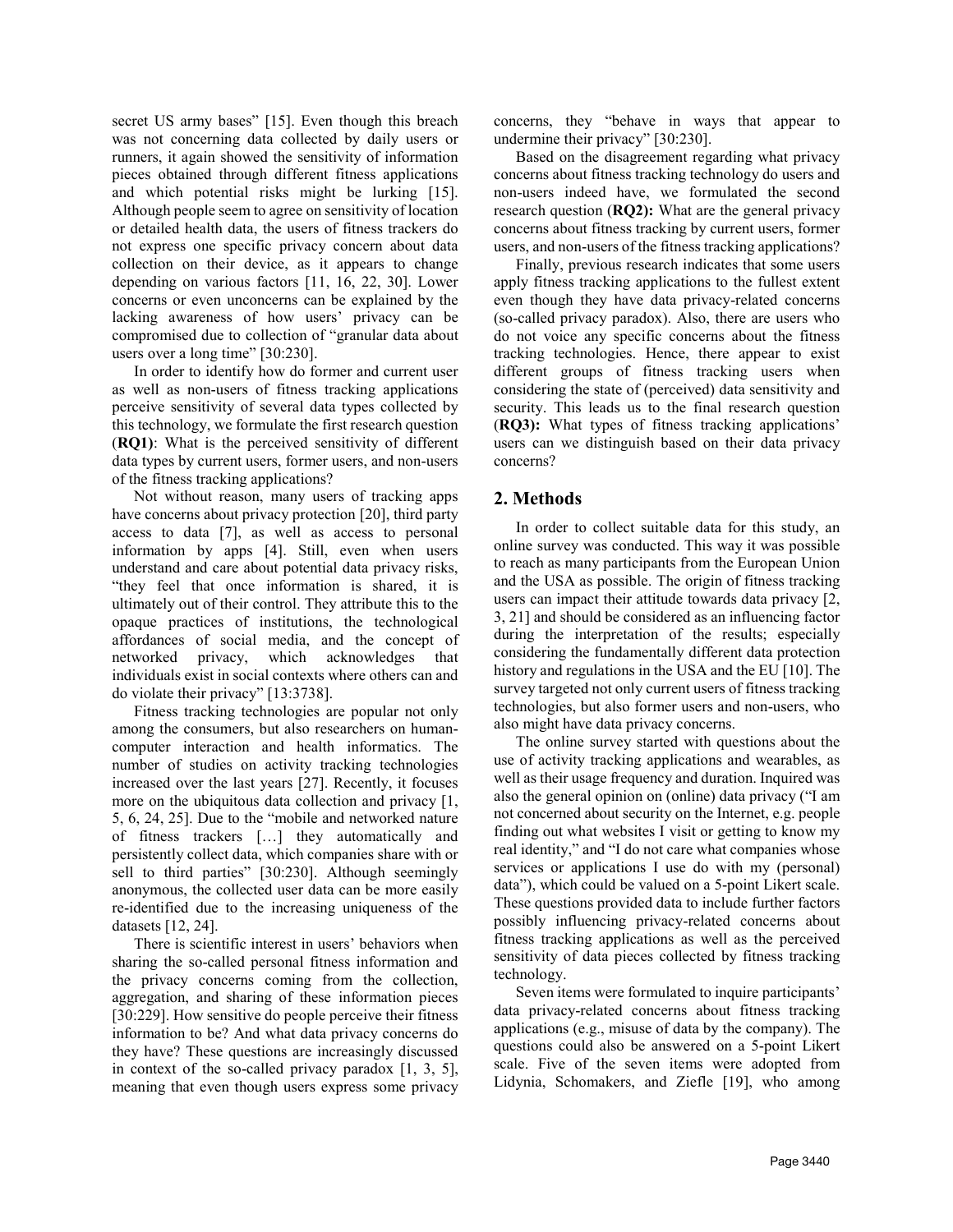others investigated the data privacy concerns of fitness tracking users and non-users in Germany. The other two items were added based on the research about involvement of heath insurances and possible third parties inferences [14, 17, 26]. All three types of participants (users, former users, and non-users of activity tracking applications) had to answer those questions.

In order to measure the perceived sensitivity of different data types, the following data pieces were adopted from the work by Lidynia, Brauner, and Ziefle [18:45]: "Step count," "Pulse,"\* "GPS,"\* "Calories,"\* "Blood pressure," "Stairs,"\* "Standing hours," "Sleep analysis,"\* "BMI,"\* "Blood sugar," and "Weight." Data pieces marked with "\*" were labeled differently than in research by Lidynia, Brauner, and Ziefle [18] in order to clarify the meaning of the data pieces to the survey participants. Considering the functionalities of activity tracking technologies, further data pieces were added: menstrual cycle, completed workouts, fitness level/experience points, trophies, badges, lost and won challenges, real name, gender, birthday, e-mail, contacts/friends, and joined groups. All in all, the survey included 23 data pieces, which had to be assessed by all three groups of participants. The data pieces were grouped into the categories: personal data, healthrelated data, activity data and progress data. The rating scale for each data piece ranged from "1—not sensitive at all. I would make it public" to "5—Very sensitive. I don't want anyone to know it." Here, also the answer possibility "I don't know what it is" (especially for nonusers) or "Not applicable" (e.g., information piece being "menstrual cycle" had to be answered by male participants) were included.

The survey was pretested by six participants, two non-users and four current or former users of activity tracking technologies. Three pretesters were males and three were females. After the pretest was concluded, the survey was slightly modified in regard to language (e.g., statements formulated more objectively), clarification of any ambiguities, adding of open questions for further remarks, and making the survey more user-friendly by different positioning and segmentation of the questions.

The online survey was non-probabilistically distributed from February 26, 2019, until May 28, 2019. It was spread through different social media channels, both private profiles and social media groups (e.g., Facebook, Reddit, Twitter, or Xing), scientific communities (ASIS&T), or portals for survey sharing (SurveyCircle, SurveyTandem).

The collected data was cleaned—incomplete answers and answers provided by pretesters were excluded, and the data was recoded into numerical values with the Syntax of IBM SPSS Statistics 25. The data collected from answers marked on the Likert scale was handled as ordinal.

In order to answer the first two research questions, the Kruskal-Wallis H Test and a subsequent post-hoc test were conducted to investigate the differences in perceived data sensitivity and data privacy concerns between three groups of participants (users, non-users, and former users of fitness tracking applications). Kruskal-Wallis H Test is a rank-based nonparametric test used to determine if there are statistically significant differences between two or more groups of an independent variable on a continuous or ordinal dependent variable [29]. It is adequate for our approach and collected data since the dependent variables (perceived data sensitivity and data privacy concerns) are measured on an ordinal scale. In order to determine which group(s) exactly are different from which other group(s), a post-hoc test—all pairwise comparisons using Dunn's [8] procedure with a Bonferroni adjustment, was conducted [29].

In order to determine the characteristics of possible subgroups of fitness tracking applications' users based on their perceived data sensitivity as well as data privacy concerns, the *K*-means clustering procedure was conducted. The *K*-means clustering algorithm was run for a range of *K* values in order to determine the most suitable one. Since the scale of the included ordinal variables ranges only from 1 to 5, the most distinctive group differences were given for *K*=3.

## **3. Results**

Out of 777 online survey participants, 649 completed the survey (83.53%). Only participants who stated to be from the USA or the EU (N=590) were included in further analysis. The origin of fitness tracking users was considered as possibly influencing factor during the interpretation of the results.

The descriptive information about the sample is listed in Table 1. The distribution by gender is almost balanced (with 56% female participants). The survey addressed not only users of fitness tracking applications (55.9%), but also former users (9%) and non-users (35%). The age distribution is satisfactory, since both, elderly (over 60) and young adults (up to 23 years old), are represented within the sample. The participants of the survey had to indicate their year of birth. For further analysis a categorization into four generations, based on research on inter-generational differences in digital media usage [9, 10], was conducted. The four generations include: Silver Surfers (born before 1959, hence at least 60 years old), Gen X (or Digital Immigrants, born between 1960 and 1979, hence 40-59 years old), Gen Y (also Digital Natives or Millennials, born between 1980 and 1995; between 24 and 39 years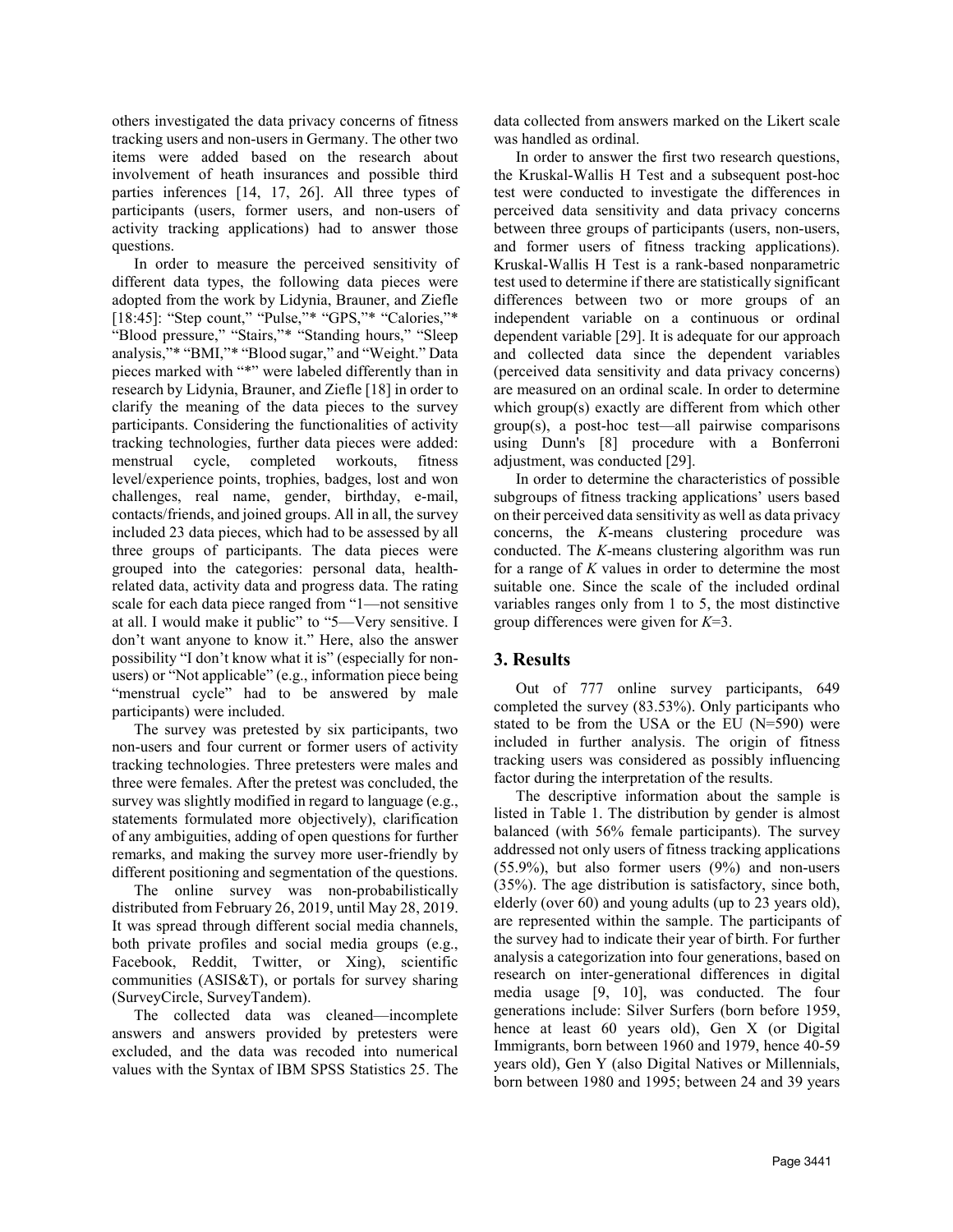old), and finally, Gen Z (born after 1996, hence, up to 23 years old).

|                                     | Frea. | $\frac{0}{0}$ |  |  |  |
|-------------------------------------|-------|---------------|--|--|--|
| Origin                              |       |               |  |  |  |
| EU                                  | 477   | 80.8%         |  |  |  |
| USA                                 | 113   | 19.2%         |  |  |  |
| Gender                              |       |               |  |  |  |
| Female                              | 331   | 56.1%         |  |  |  |
| Male                                | 253   | 42.9%         |  |  |  |
| Other                               | 6     | $1.0\%$       |  |  |  |
| <b>Fitness Tracking Application</b> |       |               |  |  |  |
| Current Users                       | 330   | 55.9%         |  |  |  |
| Non-Users                           | 207   | 35.1%         |  |  |  |
| Former Users                        | 53    | $9.0\%$       |  |  |  |
| Generation                          |       |               |  |  |  |
| Silver Surfers                      | 55    | 9.3%          |  |  |  |
| Gen X                               | 115   | 19.5%         |  |  |  |
| Gen Y                               | 327   | 55.4%         |  |  |  |
| Gen Z                               | 93    | 15.8%         |  |  |  |

**Table 1.** Demographic information (N=590).

The inclusion of non-users in the survey gives us a third perspective on the perceived data sensitivity and data privacy concerns with regard to fitness tracking. However, their answers can be influenced by further factors like inexperience with fitness tracking or disinterest in fitness activity in general. The possible distortion of the results by non-users' lacking knowledge about different data pieces etc. was minimized by inclusion of the answer possibility "I don't know".

In order to verify, if the participating non-users are at all physically active, which might have an influence on their attitude towards fitness tracking in general, the Kruskal-Wallis H Test was conducted to determine any significant differences between users, non-users, and former users regarding their "daily activity level" (from "predominantly not active, e.g., due to an office job," to "highly active") and their fitness or exercise intensity. As for the daily activity level (ranging from 1 to 5), the median equals 3 ("moderately active") for all three groups, there is, however, a significant difference in the distribution between current users (Mean Rank =  $317.10$ ) and non-users (Mean Rank =  $263.31$ ),  $H(2) = 14.058$ ,  $p = .001$ . As for the question about how often do the participants exercise (frequency ranging from 1 to 8), the differences in medians are rather small. For current users the median equals 7 ("exercising 3 or more times per week"), whereas for former users and non-users the median equals 6 ("exercising 1-2 times per week"). There are, however, significant differences in the distributions,  $H(2) = 36.268$ ,  $p < .001$ , between current users (Mean Rank  $= 327.70$ ) and non-users (Mean Rank = 240.20)  $(p < .001)$  as well as between

former users (Mean Rank =  $310.98$ ) and non-users ( $p =$ .016). Even though there are significant differences in fitness or exercise activity, on average the non-users of fitness tracking technologies are still quite active (exercising 1-2 times per week), which indicates a general interest in fitness (just not fitness tracking).

#### **3.1. Perceived data sensitivity (RQ1)**

The first research question concerns the differences in perceived data sensitivity by users, non-users, and former users of the fitness tracking applications. The results of the Kruskal-Wallis H Test for perceived sensitivity of "personal data" (Table 2) indicates significant differences in distributions for only two data pieces— "gender" and "interest groups." A post-hoc test revealed statistically significant differences between users and non-users in both cases. When looking at the mean perceived sensitivity values for all groups (medians), there are barely any differences, except for "gender." The users and former users perceive those pieces of information as rather not sensitive, whereas non-users perceive them as neutral.

There are more significant differences in the distribution of the perceived sensitivity of health-related data (continued in Table 2). Except for the information about "menstrual cycle" (sensitive for all three groups), the perceived sensitivity of all remaining information pieces is different between users and non-users. Moreover, there is a significant difference between former users and non-users for the data pieces "heart rate" and "sleeping times." When considering the mean perceived sensitivity, the non-users valued "calories intake" and "heart rate" higher than former and current users, who perceive them as neutral. Interestingly, current users and non-users perceive "blood pressure" and "sleeping times" as rather sensitive, whereas the former users have a neutral attitude towards them.

Regarding the activity and progress data, all three groups agree on high sensitivity of GPS data (median of 5 for all groups, no significant differences in distribution). For the remaining data pieces, there are significant differences between users and non-users, and additionally between former users and non-users for the information about "step count." Except for GPS data, users and former users perceive all remaining activity and progress data as neutral (median of 3). Non-users also perceive most of the data pieces as neutral, except for the "step count" (interestingly seen as very sensitive, median equals 5), "fitness level or experience points" as well as "lost challenges" (rather sensitive, median equals 4). Interestingly, even though non-users perceive the information about "lost challenges" as rather sensitive, their perception of the information about "won challenges" is neutral (median equals 3).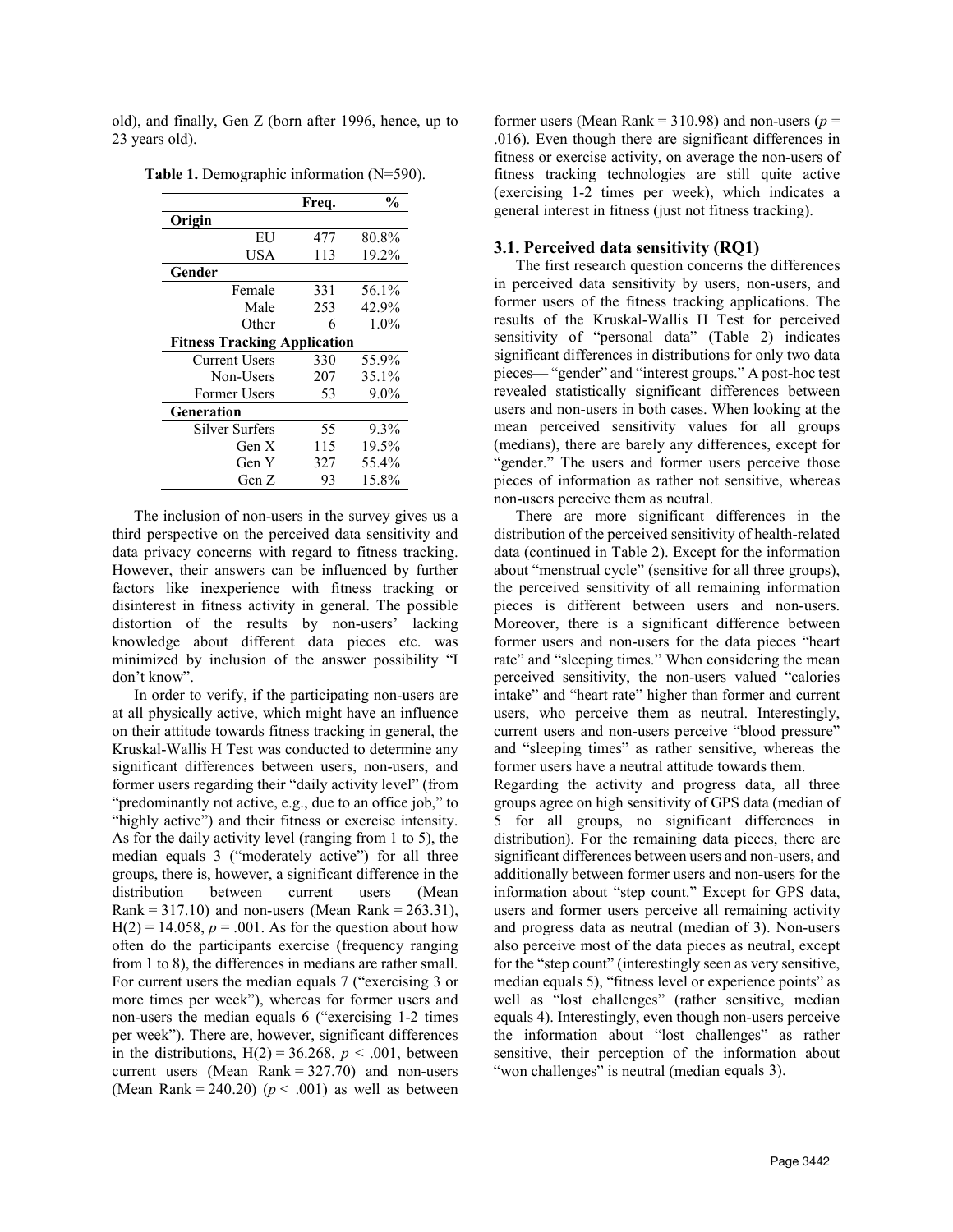|                       |                            |                            | <b>Users</b>         | Non-Users            | Former              | Kruskal-                    | Post-Hoc                      |
|-----------------------|----------------------------|----------------------------|----------------------|----------------------|---------------------|-----------------------------|-------------------------------|
|                       |                            |                            | (Y)                  | (N)                  | Users $(F)$         | <b>Wallis H Test</b>        | <b>Test</b>                   |
|                       | Real                       | MR                         | 277.53               | 312.17               | 287.42              | $H(2) = 5.714$              |                               |
| Personal data         | name                       | Mdn                        | $4(n=325)$           | $4(n=202)$           | $4(n=53)$           | $p = .057$                  |                               |
|                       |                            | MR                         | 274.20               | 322.87               | 277.81              | $H(2) = 11.621$             |                               |
|                       | Gender                     | Mdn                        | $2(n=327)$           | $3(n=203)$           | $2.5$ (n=52)        | $p = .003$                  | Y - N $p = .002$              |
|                       |                            | $\ensuremath{\mathit{MR}}$ | 281.14               | 310.42               | 283.34              | $H(2) = 4.272$              |                               |
|                       | Birthday                   | Mdn                        | $4(n=328)$           | $4(n=202)$           | $4(n=52)$           | $p = .118$                  |                               |
|                       |                            | MR                         | 296.76               | 280.21               | 302.07              | $H(2) = 1.660$              |                               |
|                       | E-Mail                     | Mdn                        | $4(n=327)$           | $4(n=202)$           | $4(n=53)$           | $p = .436$                  |                               |
|                       | Contacts/                  | MR                         | 280.29               | 306.20               | 304.64              | $H(2) = 4.264$              |                               |
|                       | friends                    | Mdn                        | $5(n=327)$           | $5(n=202)$           | $5(n=53)$           | $p = .119$                  |                               |
|                       | Interest                   | MR                         | 274.66               | 320.44               | 296.75              | $H(2) = 10.042$             |                               |
|                       | groups                     | Mdn                        | $4(n=329)$           | $4(n=202)$           | $4(n=53)$           | $p = .007$                  | Y - N $p = .005$              |
|                       | Calories                   | MR                         | 270.88               | 324.52               | 278.09              | $H(2) = 13.835$             |                               |
|                       | intake                     | Mdn                        | $3(n=322)$           | $4(n=205)$           | $3(n=53)$           | $p = .001$                  | $Y - N p = .001$              |
|                       | <b>Burned</b>              | $\ensuremath{\mathit{MR}}$ | 269.87               | 331.45               | 287.00              | $H(2) = 17.662$             |                               |
|                       | calories                   | Mdn                        | $3(n=327)$           | $3(n=205)$           | $3(n=53)$           | p < .001                    | Y - N $p < .001$              |
|                       | Heart                      | MR                         | 278.19               | 322.67               | 259.78              | $H(2) = 11.496$             | Y - N $p = .028$              |
|                       | rate                       | Mdn                        | $3(n=327)$           | $4(n=203)$           | $3(n=53)$           | $p = .003$                  | $F - N p = 0.038$             |
|                       | Blood                      | MR                         | 275.28               | 320.23               | 270.50              | $H(2) = 10.384$             |                               |
|                       | pressure                   | Mdn                        | $4(n=325)$           | $4(n=202)$           | $3(n=53)$           | $p = .006$                  | Y - N $p = .006$              |
|                       | Sleeping                   | MR                         | 280.13               | 321.51               | 256.34              | $H(2) = 11.084$             | $Y - N p = .013$              |
|                       | times                      | Mdn                        | $4(n=326)$           | $4(n=205)$           | $3(n=53)$           | $p = .004$                  | $F - N p = .027$              |
| Health-related data   |                            | $\ensuremath{\mathit{MR}}$ | 274.76               | 320.40               | 299.55              | $H(2) = 9.966$              |                               |
|                       | <b>BMI</b>                 | Mdn                        | $4(n=327)$           | $4(n=205)$           | $4(n=53)$           | $p = .007$                  | Y - N $p = .005$              |
|                       |                            | MR                         | 274.02               | 319.67               | 312.81              | $H(2) = 10.686$             |                               |
|                       | Weight                     | Mdn                        | $4(n=328)$           | $4(n=205)$           | $4(n=53)$           | $p = .005$                  | Y - N $p = .005$              |
|                       | Menstrual                  | MR                         | 216.72               | 241.01               | 208.37              | $H(2) = 5.113$              |                               |
|                       | cycle                      | Mdn                        | $5(n=244)$           | $5(n=159)$           | $4(n=45)$           | $p = .078$                  |                               |
|                       | Step                       | MR                         | 209.15               | 404.51               | 254.40              | $H(2) = 175.95$             | $\overline{Y}$ - $N p < .001$ |
|                       | count                      | Mdn                        | $3(n=329)$           | $5(n=159)$           | $3(n=53)$           | p < .001                    | $F - N p < .001$              |
|                       | <b>GPS</b>                 | MR                         | 281.70               | 305.09               | 300.15              | $H(2) = 3.584$              |                               |
|                       |                            | Mdn                        | $5(n=327)$           | $5(n=202)$           | $5(n=53)$           | $p = .167$                  |                               |
|                       | Climbed                    | MR                         | 265.09               | 335.07               | 302.46              | $H(2) = 23.264$             | Y - N $p < .001$              |
| ogress data           | stairs                     | Mdn                        | $3(n=327)$           | $3(n=205)$           | $3(n=53)$           | p < .001                    |                               |
|                       | Standing                   | $\ensuremath{\mathit{MR}}$ | 268.89               | 325.82               | 298.01              | $H(2) = 15.446$             | Y - N $p < .001$              |
|                       | hours                      | Mdn                        | $3(n=325)$           | $3(n=204)$           | $3(n=53)$           | p < .001                    |                               |
| 르                     | Completed                  | $\overline{MR}$            | 262.61               | 337.80               | 295.08              | $H(2) = 26.553$             | Y - N $p < .001$              |
|                       | workouts<br>Fitness level, | Mdn<br>MR                  | $3(n=325)$<br>260.09 | $3(n=205)$<br>325.45 | $3(n=53)$<br>285.78 | p < .001                    |                               |
| <b>Activity &amp;</b> | XPs                        | Mdn                        | $3(n=320)$           | $4(n=196)$           | $3(n=53)$           | $H(2) = 20.278$<br>p < .001 | Y - N $p < .001$              |
|                       | Trophies,                  | MR                         | 261.86               | 326.45               | 285.54              | $H(2) = 19.645$             |                               |
|                       | badges                     | Mdn                        | $3(n=324)$           | $3(n=194)$           | $3(n=53)$           | p < .001                    | Y - N $p < .001$              |
|                       | Lost                       | MR                         | 251.02               | 333.41               | 277.01              | $H(2) = 32.779$             |                               |
|                       | challenges                 | Mdn                        | $3(n=315)$           | $4(n=195)$           | $3(n=53)$           | p < .001                    | Y - N $p < .001$              |
|                       | Won                        | MR                         | 256.40               | 324.08               | 279.34              | $H(2) = 22.092$             |                               |
|                       | challenges                 | Mdn                        | $3(n=315)$           | $3(n=195)$           | $3(n=53)$           | p < .001                    | Y - N $p < .001$              |

**Table 2.** Differences in perceived sensitivity of different data pieces by mean ranks (MR) and medians (Mdn).

# **3.2. Data privacy-related concerns about fitness tracking applications (RQ2)**

The second research question addresses differences in data privacy-related concerns (Table 3) about fitness tracking applications between current users, former users, and non-users of fitness tracking applications. The Kruskal-Wallis H Test revealed significant differences in distribution between some of the groups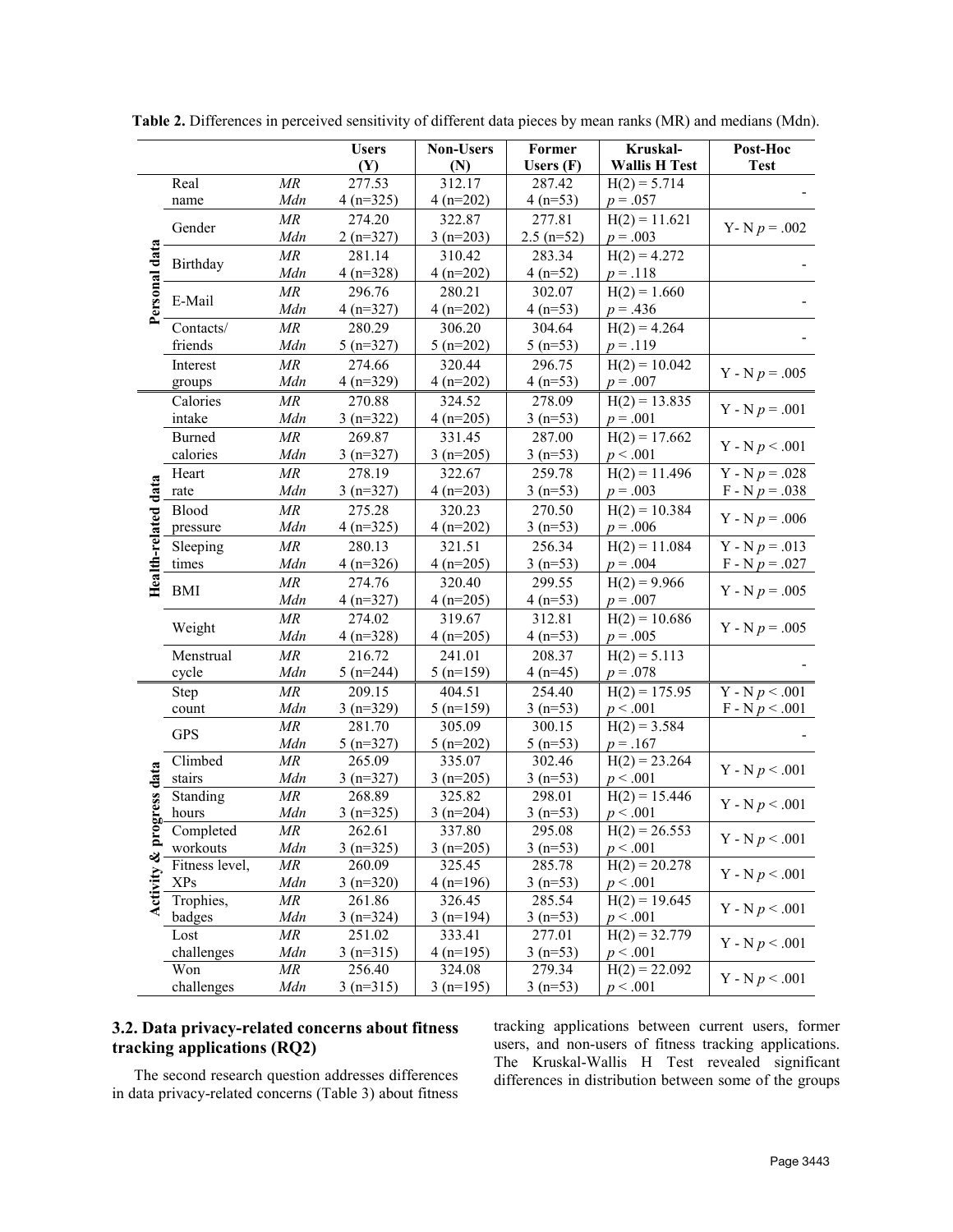for all concerns, except for "health insurances will access my data and use it against me." For the remaining concerns there are significant differences in distributions for former users and non-users and additionally between current users and former users (for the concerns that "collected data is too sensitive" and "the app companies will forward my personal data to third parties"). Interestingly, the former users seem less concerned about the listed aspects and see most of them as neutral (median equals 3), except for the concern that "it will be possible to create an exact profile of my movements, habits or preferences," which they slightly agree with (median equals 4). The users and non-users on average agree with all the statements (median equals 4).

| Concerns about fitness tracking    |     | <b>Users</b> | <b>Non-Users</b> | Former      | Kruskal-             | Post-Hoc         |
|------------------------------------|-----|--------------|------------------|-------------|----------------------|------------------|
| applications                       |     | (Y)          | (N)              | Users $(F)$ | <b>Wallis H Test</b> | <b>Test</b>      |
| Collected data is too sensitive.   | МR  | 285.26       | 303.99           | 212.51      | $H(2) = 13.528$      | $Y - F p = .007$ |
|                                    | Mdn | $4(n=323)$   | $4(n=194)$       | $3(n=52)$   | $p = .001$           | $N - F p = .001$ |
| The app companies will forward     | MR  | 286.49       | 292.76           | 221.19      | $H(2) = 8.558$       | $Y - F p = .020$ |
| my personal data to third parties. | Mdn | $4(n=320)$   | $4(n=196)$       | $3(n=49)$   | $p = .014$           | $N - F p = .013$ |
| Health insurances will access my   | MR  | 280.26       | 292.55           | 251.21      | $H(2) = 2.713$       |                  |
| data and use it against me.        | Mdn | $4(n=322)$   | $4(n=193)$       | $3(n=48)$   | $p = .258$           |                  |
| The app companies will misuse      | MR  | 273.73       | 300.64           | 243.96      | $H(2) = 6.428$       | $N - F p = .074$ |
| my data.                           | Mdn | $4(n=318)$   | $4(n=194)$       | $3(n=48)$   | $p = .040$           |                  |
| I have no control over what will   | МR  | 280.19       | 306.82           | 230.01      | $H(2) = 10.022$      | $N - F p = .007$ |
| happen to my data.                 | Mdn | $4(n=322)$   | $4(n=197)$       | $3(n=50)$   | $p = .007$           |                  |
| It will be possible to create an   | MR  | 282.35       | 299.05           | 235.90      |                      |                  |
| exact profile of my movements,     | Mdn |              |                  |             | $H(2) = 6.585$       | $N - F p = .032$ |
| habits or preferences.             |     | $4(n=322)$   | $4(n=195)$       | $4(n=50)$   | $p = .037$           |                  |
| There will be interference risks   | MR  | 284.66       | 292.13           | 231.32      | $H(2) = 6.113$       |                  |
| from hackers and other             | Mdn | $4(n=320)$   | $4(n=194)$       | $3(n=50)$   | $p = .047$           | $N - F p = .044$ |
| unauthorized parties.              |     |              |                  |             |                      |                  |

**Table 3.** Differences in data privacy concerns about fitness tracking by mean ranks (MR) and medians (Mdn).

#### **3.3. Fitness tracking user types by privacy concerns (RQ3)**

The final research question concerns identifying and characterizing subgroups of fitness tracking applications' users based on their perceived sensitivity of different data pieces and privacy concerns.

The *K*-means cluster analysis with  $K_1=3$  revealed three very distinctive groups of users. For better identification of data privacy concerns, the medians for each cluster and data piece were aggregated into groups of perception as "sensitive" (for medians equaling 4 or 5), "neutral" (median equaling 3) and "not sensitive" (medians equaling 1 or 2), see Table 4.

The first cluster (CL1, with 64 users) includes users that can be described as rather cautious about data sensitivity, since except for "gender" (perceived as neutral), all remaining data pieces are regarded as sensitive. A more detailed differentiation between "sensitive" and "very sensitive" perception of data pieces can be gathered from Table 5. Here, we can see that for CL1, the most sensitive data pieces are "contacts /friends," most of the health-related data pieces, and the GPS location.

The second cluster (CL2, with 120 users) can be described as rather neutral or balanced in the valuation of the data pieces. Here, eleven of the data pieces (personal and health-related information) is perceived as sensitive (however, only "GPS" is valued as "very sensitive" (Table 5)). Most of the activity and progress data is perceived as neutral. The "not sensitive" information pieces are gender, step count, and climbed stairs.

Finally, the third cluster (CL3, with 43 users) can be described as rather indifferent or unconcerned about the different data pieces. The only sensitive data seem to be the "e-mail," "contacts/friends," and the "GPS" location (however, none of them are perceived as "very sensitive"). The data pieces "real name," "birthday," "interest groups," and "menstrual cycle" are perceived as neutral, whereas others are seen as "not sensitive."

In order to detect further differences between the three clusters that could influence the perceived data sensitivity, the cluster membership of each case was saved into a new variable and the Kruskal-Wallis H Test was conducted for these subgroups of fitness tracking applications' users. Several factors, e.g., fitness level or origin, were investigated.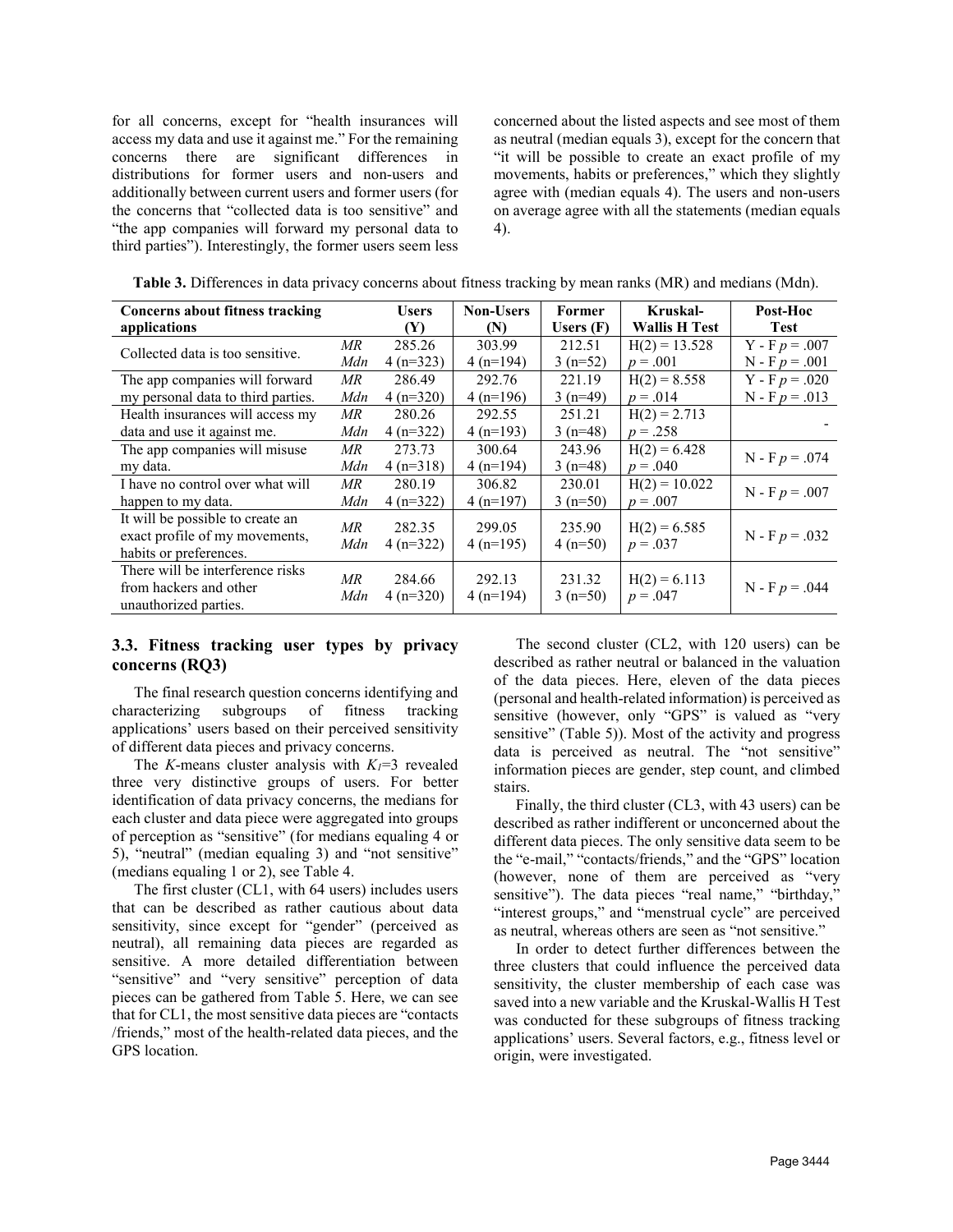|  | <b>Table 4.</b> Results of K-means clustering procedure on perceived data sensitivity, grouped into perception as "not |
|--|------------------------------------------------------------------------------------------------------------------------|
|  | sensitive" (1-2), "neutral" (3) and "sensitive" (4-5). Abbreviations: Blood Pressure (BP), Heart Rate (HR).            |

|               | $CL1$ (n=64)                                                                                                                                                                                                                                                                                                           | $CL2(n=120)$                                                                                                                                                   | $CL3(n=43)$                                                                                                                                                                                                                        |
|---------------|------------------------------------------------------------------------------------------------------------------------------------------------------------------------------------------------------------------------------------------------------------------------------------------------------------------------|----------------------------------------------------------------------------------------------------------------------------------------------------------------|------------------------------------------------------------------------------------------------------------------------------------------------------------------------------------------------------------------------------------|
| Sensitive     | Real name, Birthday, E-Mail,<br>Contacts/friends, Interest groups,<br>Calories (burned/intake), HR, BP,<br>Sleeping times, BMI, Weight,<br>Menstrual cycle, Step count, GPS,<br>Climbed stairs, Standing hours,<br>Completed workouts, Fitness level<br>or XPs, Trophies or badges, Lost<br>challenges, Won challenges | Birthday, E-Mail, Contacts/friends,<br>Interest groups,<br>HR, BP, Sleeping times, BMI,<br>Weight, Menstrual cycle, GPS                                        | E-Mail, Contacts/friends, GPS                                                                                                                                                                                                      |
| Neutral       | Gender                                                                                                                                                                                                                                                                                                                 | Real name, Calories<br>(burned/intake), Standing hours,<br>Completed workouts, Fitness level<br>or XPs, Trophies or badges, Lost<br>challenges, Won challenges | Real name, Birthday, Interest<br>groups, Menstrual cycle                                                                                                                                                                           |
| Not sensitive |                                                                                                                                                                                                                                                                                                                        | Gender, Step<br>Count, Climbed stairs                                                                                                                          | Gender, Calories (burned/intake),<br>HR, BP, Sleeping times, BMI,<br>Weight, Step count, Climbed stairs,<br>Standing hours, Completed<br>workouts, Fitness level or XPs,<br>Trophies or badges, Lost<br>challenges, Won challenges |

| <b>Table 5.</b> Results of <i>K</i> -means clustering procedure on |
|--------------------------------------------------------------------|
| perceived data sensitivity (scale from 1 to 5).                    |

|                     | <b>Data Pieces</b>     | CL1<br>$N = 64$             | CL2<br>$N = 120$            | CL3<br>$N = 43$                                                                     |
|---------------------|------------------------|-----------------------------|-----------------------------|-------------------------------------------------------------------------------------|
|                     | Real name              | $\overline{\mathbf{4}}$     | $\overline{\mathbf{3}}$     | $\mathfrak{Z}$                                                                      |
| Personal<br>data    | Gender                 | $\overline{3}$              | $\frac{2}{4}$               | $rac{2}{3}$                                                                         |
|                     | Birthday               | $\overline{4}$              |                             |                                                                                     |
|                     | E-Mail                 | $\overline{4}$              | $\overline{4}$              | $\overline{4}$                                                                      |
|                     | Contacts/Friends       | 5                           | $\overline{4}$              | $\overline{4}$                                                                      |
|                     | Interest groups        | $\overline{4}$              | $\overline{\mathcal{L}}$    |                                                                                     |
|                     | Calories intake        | $\overline{\mathcal{L}}$    | $\frac{3}{3}$               | $\frac{3}{2}$ $\frac{2}{2}$ $\frac{2}{2}$ $\frac{2}{2}$ $\frac{2}{3}$ $\frac{2}{1}$ |
|                     | <b>Burned</b> calories | 4                           |                             |                                                                                     |
|                     | Heart rate             | $\overline{\mathcal{A}}$    |                             |                                                                                     |
| data                | <b>Blood</b> pressure  |                             | $\overline{4}$              |                                                                                     |
| Health-related      | Sleeping times         | $\frac{5}{5}$ $\frac{5}{5}$ | $\overline{4}$              |                                                                                     |
|                     | <b>BMI</b>             |                             | $\overline{4}$              |                                                                                     |
|                     | Weight                 |                             | $\overline{4}$              |                                                                                     |
|                     | Menstrual cycle        | $\overline{5}$              | $\overline{4}$              |                                                                                     |
|                     | Step count             | $\overline{4}$              |                             |                                                                                     |
|                     | GPS                    | 5                           |                             | $\overline{4}$                                                                      |
|                     | Climbed stairs         | $\overline{4}$              | $\frac{2}{5}$ $\frac{2}{3}$ |                                                                                     |
|                     | Standing hours         | $\overline{4}$              |                             |                                                                                     |
| data                | Workouts               | $\overline{4}$              |                             |                                                                                     |
|                     | Fitness level, XPs     | $\overline{4}$              | $\frac{3}{3}$ $\frac{3}{3}$ | $\frac{2}{2}$ $\frac{2}{2}$ $\frac{2}{2}$ $\frac{2}{2}$                             |
|                     | Trophies, badges       | $\overline{\mathcal{L}}$    |                             |                                                                                     |
| Activity & progress | Lost challenges        | $\overline{4}$              |                             |                                                                                     |
|                     | Won challenges         | 4                           | $\overline{3}$              |                                                                                     |

Indeed, the Kruskal-Wallis H Test revealed significant differences in distribution between the three clusters (CL1-CL3) for the fitness or exercise activity (ranging from 1 to 8),  $H(2) = 10.628$ ,  $p = .005$ ; CL1 (Mean Rank =  $93.8$ ; Median = 6), CL2 (Mean Rank = 118.20; Median = 6.5) and CL3 (Mean Rank =  $132.33$ ; Median = 7). According to the post-hoc test, the significant differences are given between CL1 and CL2  $(p = .039)$  and between CL1 and CL3  $(p = .006)$ .

Further significant differences in distribution between the three clusters are given for the general attitude towards online privacy, namely "I am not concerned about security on the internet, e.g. people finding out what websites I visit or getting to know my real identity" (answered on a 5-point Likert scale), H(2)  $= 6.069, p = .048; CL1 (Mean Rank = 99.77;$ Median = 2), CL2 (Mean Rank =  $115.92$ ; Median = 2) and CL3 (Mean Rank =  $129.81$ ; Median = 3). There was only one significant difference between CL1 and CL3  $(p=.047)$ .

The last significant difference in distributions was given for the general opinion on online privacy: "I do not care what companies whose services or applications I use do with my (personal) data"  $H(2) = 19.326$ ,  $p <$ .001; CL1 (Mean Rank = 89.20; Median = 1), CL2 (Mean Rank = 116.79; Median = 2), CL3 (Mean Rank =  $141.12$ ; Median = 2). The significant differences were given between CL1 and CL2 ( $p = .010$ ) and between CL1 and CL3 ( $p < .001$ ).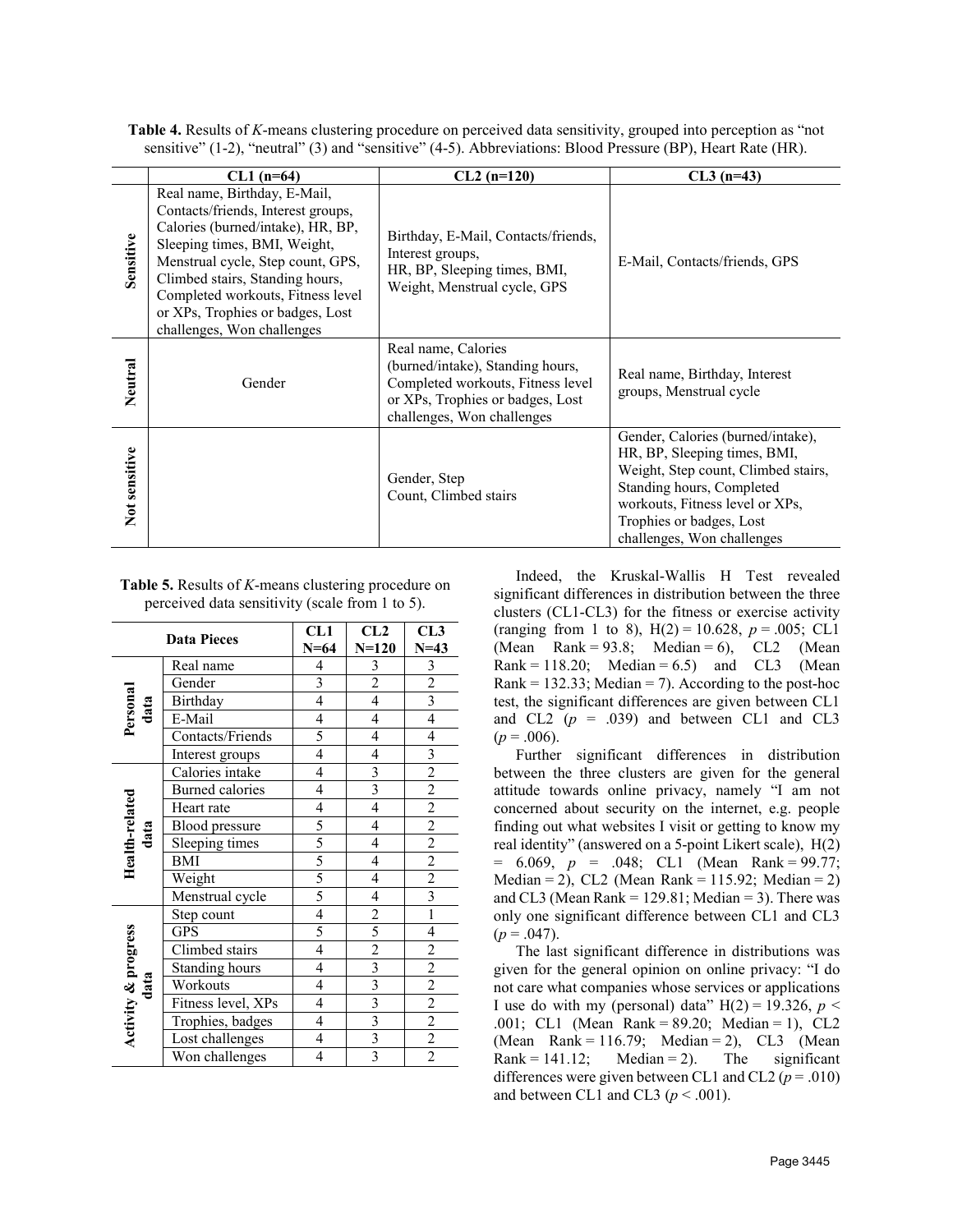According to the Kruskal-Wallis H Test, there were no significant differences between the three clusters regarding the everyday activity level, the usage frequency as well as usage duration of the fitness tracking application, and the age of the participants. In order to detect possible cultural differences in cluster membership between participants from the EU and from the USA, the Pearson Chi2 was calculated. However, there were no significant differences between participants from these two regions.

The first three clusters were estimated based on the users' perceived sensitivity of different data pieces. Another three clusters (CL4-CL6) were calculated based on the data privacy-related concerns regarding fitness tracking applications (Table 6). Here, the CL4 (n=104) includes users agreeing with the most concerns. Except for the one: "collected data is too sensitive," they highly agree with all the remaining statements (median equals 5). The next cluster, CL5 (n=63), includes rather unconcerned users. They do not agree with the most statements and are neutral (median equals 3) with concerns about the collected data being too sensitive as well as the statement "it will be possible to create an exact profile of my movements, habits or preferences." Finally, the last cluster, CL6 (n=137), consists of users having slight concerns. They somewhat agree with most of the statements, except for the two about the collected data being too sensitive and the one stating that "health insurances will access my data and use it against me," towards which they have a neutral attitude (median equals 3).

Similar to the first three clusters, the Kruskal-Wallis H Test was conducted for the Clusters CL4-CL6. The results show that there are significant differences in distribution between the clusters for general online privacy concerns, namely the statement "I am not concerned about security on the Internet":  $H(2) =$ 31.151,  $p \le 0.001$ ; CL4 (Mean Rank = 118.11; Median = 2), CL5 (Mean Rank = 189.06; Median = 3), and CL6 (Mean Rank =  $161.80$ ; Median = 2). The posthoc test revealed significant differences between CL4 and CL5  $(p < .001)$  and between CL4 and CL6  $(p < .001)$ .

There are also significant differences in the agreement with the statement "I do not care what companies whose services or applications I use do with my personal data," H(2) = 34.248, *p* < .001; CL4 (Mean Rank = 119.70; Median = 1),  $CL5$  (Mean Rank = 195.15; Median = 2) and  $CL6$  (Mean Rank =  $157.78$ ; Median = 2). According to the post-hoc test, the significant differences are given between all clusters: CL4 and CL6  $(p = .001)$ , CL4 and CL5  $(p < .001)$ , and CL6 and CL5 ( $p = .008$ ).

The tests revealed no significant differences between the clusters for the everyday activity level, the fitness or exercise level, the usage frequency and usage duration of the fitness tracking application as well as the age of the user. Furthermore, according to Pearson Chi<sup>2</sup>, there were no significant differences in cluster distributions between users from the EU and the USA.

**Table 6.** Results of *K*-means clustering procedure on data privacy-related concerns regarding fitness tracking applications (scale from 1 to 5).

| <b>Concerns</b>                                                                        | CL4<br>$(n=104)$ | CL5<br>$(n=63)$ | CL6<br>$(n=137)$ |
|----------------------------------------------------------------------------------------|------------------|-----------------|------------------|
| Collected data is too sensitive.                                                       |                  |                 |                  |
| The app companies will forward my personal data to third parties.                      |                  |                 |                  |
| Health insurances will access my data and use it against me.                           |                  |                 |                  |
| The app companies will misuse my data.                                                 |                  |                 |                  |
| I have no control over what will happen to my data.                                    |                  |                 |                  |
| It will be possible to create an exact profile of my movements, habits or preferences. |                  |                 |                  |
| There will be interference risks from hackers and other unauthorized parties.          |                  |                 |                  |

#### **4. Discussion**

How do different groups of participants perceive the sensitivity of various data pieces collected by fitness tracking technologies? And what specific privacy concerns do they have, when thinking about this technology? When comparing current users, former users, and non-users of fitness tracking applications, there are only two significant differences between users and non-users in perception of "personal

information"—the sensitivity of "gender" (perceived as neutral or not sensitive) and "interest groups." All other personal data pieces were perceived as at least sensitive by all groups.

More significant differences were given for healthrelated data. All groups agreed on the sensitivity of information about "menstrual cycle." All remaining information pieces were perceived differently between users and non-users. In general, current users perceive calories ("burned" or "intake") and "heart rate" as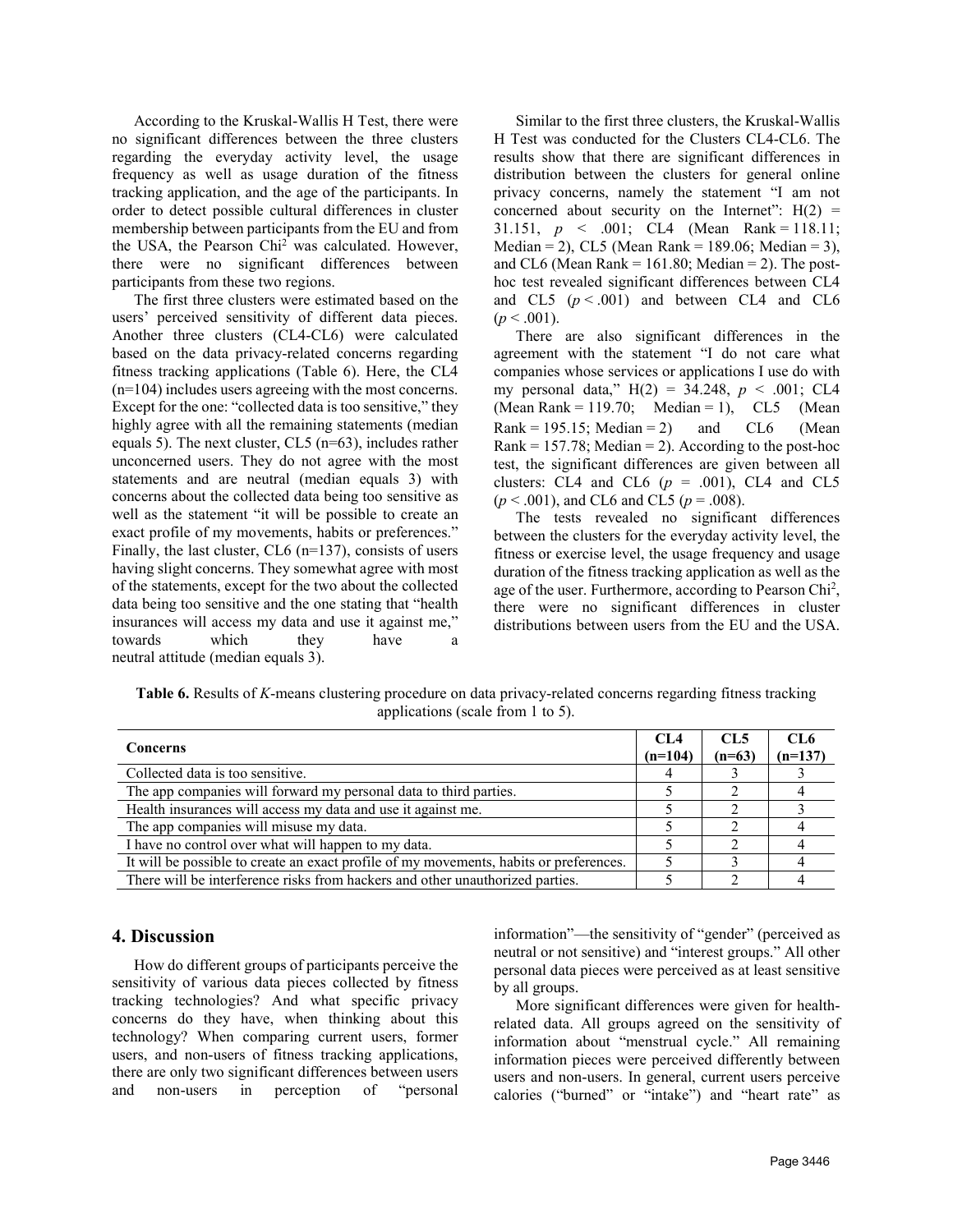neutral, and the remaining data pieces as sensitive. The non-users perceive only "burned calories" as neutral and rest as sensitive. Finally, the former users only perceive information about "BMI," "weight," and "menstrual cycle" as sensitive.

Regarding the activity and progress data, all three groups agree on high sensitivity of "GPS," which confirms the results by Lidynia et al. [19]. Except for "GPS," users and former users perceive all remaining activity and progress data as neutral. Non-users perceive most of the data pieces as neutral, except for "step count" (very sensitive), "fitness level or experience points," and "lost challenges" (rather sensitive). Even though they perceive "lost challenges" as rather sensitive information, their perception of the information about "won challenges" is neutral.

The second research question addressed the data privacy-related concerns about fitness tracking applications. There were no significant differences in distribution between the three groups for the statement "health insurances will access my data and use it against me." In general, the former users seem less concerned about the aspects and see most of them as neutral, except for the concern that "it will be possible to create an exact profile of my movements, habits or preferences," which they slightly agree with. The users and non-users on average agree with all the statements. Here, an interesting question arises, why the former users stopped using these applications or wearables and whether any privacy-related concerns played a role. Since users in this investigation still appear to have some reservations about data privacy, but continue using the fitness tracking technologies, it might not be a key aspect, when making a decision to stop or continue using the technology.

The third research question regarded potential subgroups of fitness tracking applications' users based on their (a) perceived data sensitivity and (b) data privacy-related concerns about fitness tracking applications. The first *K*-means clustering procedure  $(K<sub>I</sub>=3)$  yield three distinctive subgroups of users: CL1 (*concerned users*, n=64), CL2 (*neutral users*, n=120), and CL3 (*unconcerned users*, n=43). The *concerned users* indeed perceive all data pieces as (very) sensitive, except for "gender" (neutral). The *neutral users* are more balanced in their perception, as only "GPS" was perceived by them as "very sensitive," whereas 11 data pieces (personal and health-related information) as "sensitive." They perceive most of the activity and progress data as neutral and information like "gender," "step count," and "climbed stairs" as "not sensitive." Finally, the *unconcerned users* do not perceive any of the information pieces as "very sensitive," and valued only three data pieces ("e-mail," "contacts/friends," and "GPS") as "sensitive" and four data pieces ("real name,"

"birthday," "interest groups," and "menstrual cycle") as "neutral." They perceive the remaining information as "not sensitive." The differences between these three clusters are not limited to the perceived data sensitivity.

Subsequent Kruskal-Wallis H Test revealed that the *unconcerned users* are on average the most active ones (regarding "fitness or exercise" activity), followed by *neutral users*. It could also mean that users of activity tracking technologies, who are very active, might not fear the "publicity" of the collected data that supports their healthy lifestyle. As one would probably expect, users who are generally doubtful about data privacy online, are also more concerned about the sensitivity of different data pieces. Their perceived sensitivity of data might be this high due to (perceived) lack of safe (data) environment, where personal data is protected from hackers and other misuse, and due to very limited (or non-existent) trust in the companies who have custody of the data. For example, the *concerned users* tend to disagree more with the statement "I am not concerned about security on the internet" than the *unconcerned users* (who are rather neutral towards it). Furthermore, the *concerned users* tend to strongly disagree with the statement "I do not care what companies whose services or applications I use do with my (personal) data," whereas *neutral users* and *unconcerned users* only somewhat disagree. Interestingly, there are no significant differences between the three user groups regarding age as well as the usage duration and usage frequency of the fitness tracking application. Finally, there was no significant association between the cluster membership and the origin of the users.

The second clustering procedure  $(K_2=3)$  involved users' data privacy-related concerns about fitness tracking applications. The identified subgroups include: *highly concerned users* (CL4, n=104, strongly agreeing with almost all statements), *unconcerned users* (CL5, n=63, not agreeing with most of the statement or being neutral), and *slightly concerned users* (CL6, n=137, somewhat agreeing with most of the statements). Further differences between these three subgroups regarded the general online privacy concerns, which were again higher for the cluster with *highly concerned users*. Interestingly, there were no significant differences between the clusters regarding the usage frequency and usage duration of the fitness tracking application, the age of the user as well as for the everyday activity and the fitness or exercise level. There were also no significant differences in distributions between users from the EU and the USA, indicating a rather similar distribution of data related unconcerns between users from these two regions.